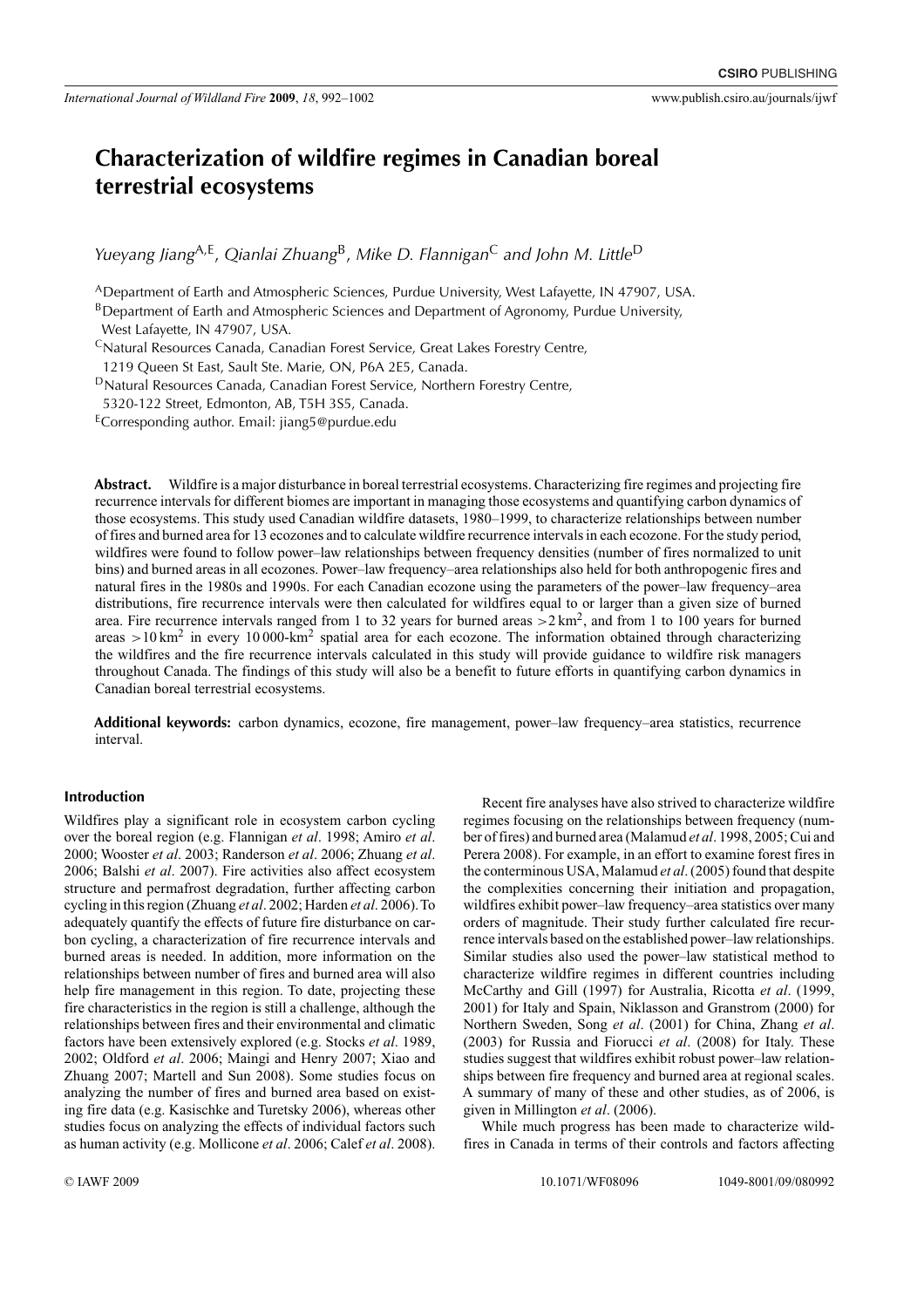observed burned areas, more work is needed to examine the large-scale statistical relationships between number of fires and burned area as has been done in many studies for other regions. Some studies have tried to characterize the frequency–area relationships in some regions of Canada (e.g. Turcotte and Malamud 2004); however, more thorough studies based on a complete fire database are needed. Here, we carried out such a study to characterize frequency–area distribution and calculate fire recurrence intervals by analyzing the statistical properties of wildfires within each ecozone in Canada.

## **Materials and methods**

## *Data description*

Our analysis was based on a wildfire dataset from the Canadian Forest Service, consisting of 152 769 fires over the time period from 1980 to 1999. The database contains two inventories of historical fire occurrence records (Flannigan and Little 2002; Stocks *et al*. 2002): (i) the Small and Medium Fire Database (SMFDB, fire burned size  $A_F < 2 \text{ km}^2$ ); (ii) the Large Fire Database (LFDB, fire burned size  $A_F \geq 2 \text{ km}^2$ ). Both datasets include information on fire location, start date, fire size and cause. They cover both anthropogenic and non-anthropogenic fires in forests, grasslands and in non-urban areas.

The main limitation of the SMFDB is that the data are organized by various provinces, territories and parks, all of which have different methods for estimating and reporting burned area. In this study, we discarded fires whose burned area  $A_F < 0.001 \text{ km}^2$  because they are not complete or not accurate due to rounding or the method of recording. After discarding, in the SMFDB (1980–1999), the percentages of human-caused, lightning and unknown-reason fires are 51, 48 and 1% respectively.

The limitations of the LFDB have been recognized in previous studies, and include: (i) estimates of burned area are the result of aerial mapping or analysis of satellite imagery, and it is thought that more recent fire size estimates tend to be more accurate (Stocks *et al*. 2002); (ii) some fires in remote northern regions occurred between 1959 and the mid-1970s are missing; (iii) fire reports for the 1970s in Saskatchewan have been lost after digitizing, and the only record available is for the polygons of fires *>*1000 ha (Stocks *et al*. 2002). To overcome these limitations and also to have an identical temporal scale with the SMFDB, we only used data from the LFDB for the years 1980–1999. In the LFDB (1980–1999), the percentages of human-caused, lightning and unknown-reason fires are 18, 80 and 2% respectively.

The combined database of the SMFDB and the LFDB had 128 600 fire-occurrence records (for fire sizes  $A_F \ge 0.001 \text{ km}^2$ ) (Fig. 1). In this combined database (1980–1999), the percentages of human-caused, lightning and unknown-reason fires are ∼49.2, 49.3 and 1.5% respectively. We analyzed the fire data for each Canadian ecozone using the classification system developed by the Ecological Stratification Working Group (1996). The analysis at ecozone level was conducted since each ecozone incorporates distinctive regional ecological factors (e.g. climate and vegetation) to some degree, and is much larger than the area for an individual fire. It transcends provincial boundaries, thus better reflecting the continuity of the landscape (Amiro *et al*. 2001; Stocks *et al*. 2002).



**Fig. 1.** Annual (*a*) fire numbers and (*b*) burned area in Canada from 1980 to 1999, with burned areas  $A_F \ge 0.001 \text{ km}^2$ .

*Relationships between frequency density and burned area* To characterize the relationship between number of fires and burned area for each ecozone, we first defined the frequency density *f*(*AF* ) as below, following Malamud *et al*. (2005):

$$
f(A_F) = \frac{\Delta N_F}{\Delta A_F} \tag{1}
$$

where  $\Delta N_F$  is the number of fires in a 'bin' of width  $\Delta A_F$ . Here, a 'bin' is a range of burned areas. For instance, if there are five wildfires  $(\Delta N_F = 5)$  with burned areas that have occurred in a bin that is from 0.2 to 0.3 km<sup>2</sup> ( $\Delta A_F = 0.1$  km<sup>2</sup>), then the frequency density is  $f(A_F) = \Delta N_F / \Delta A_F = 5/(0.1 \text{ km}^2) = 50 \text{ km}^{-2}$ . In other words, there are 50 fires in an equivalent 'unit' bin of 1 km2. Since there are many more small fires than large ones, we increased the bin size logarithmically as the fire size increases. We plotted the frequency density as a function of burned area and found that the power–law is a robust fit  $f(A_F) = aA_F^{-b}$  with burned area *AF* and constants *a* and *b*, as presented in Malamud *et al*. (2005). Here, we calculated*AF* as the average of lower and upper boundary values of each bin. For instance, if the bin is from 0.02 to 0.1 km<sup>2</sup>, the  $A_F$  is  $[0.02 + 0.1]/2 = 0.06$  km<sup>2</sup>. We left off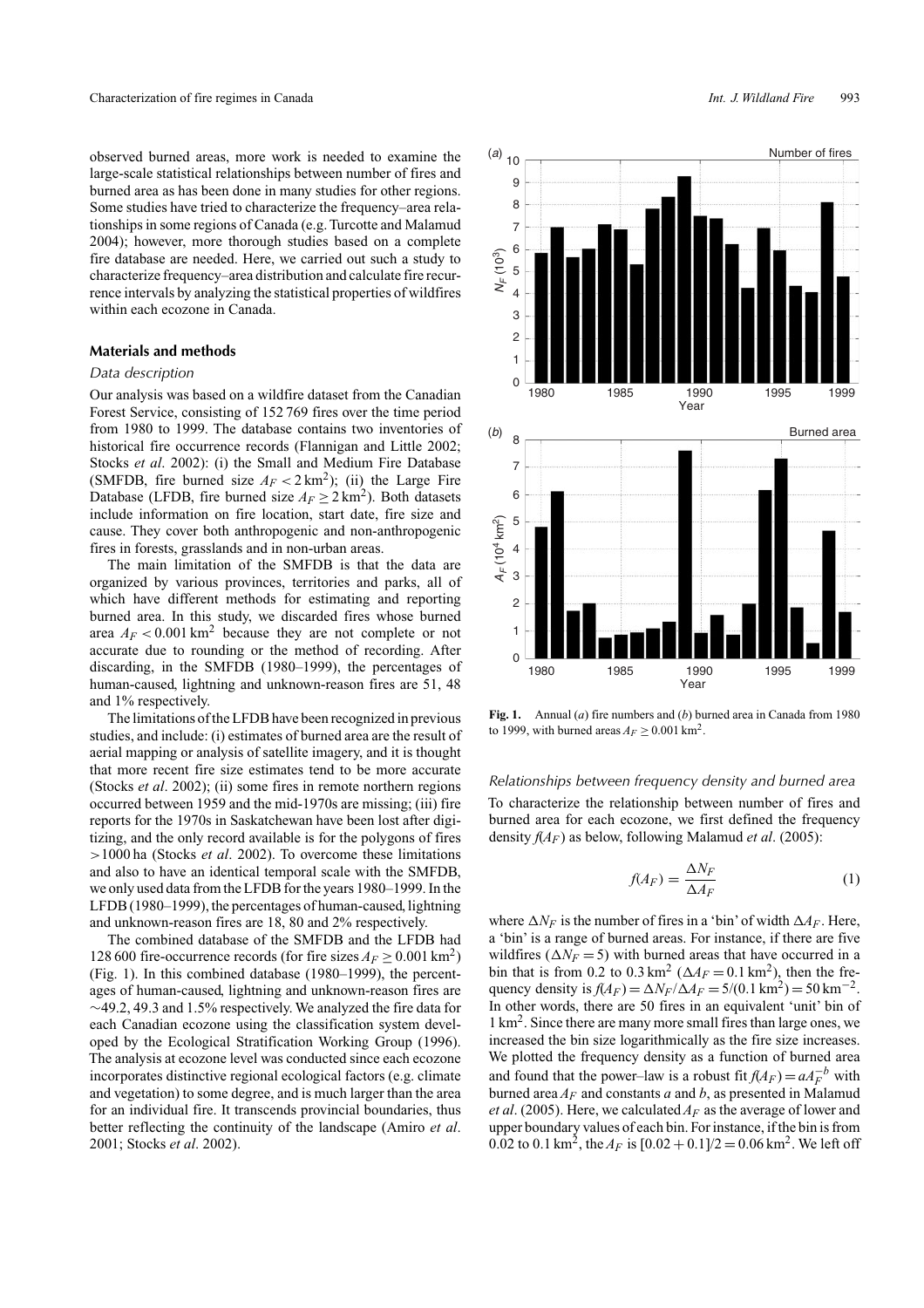

**Fig. 2.** Normalized frequency–area wildfire statistics for 13 ecozones and the whole of Canada (1980–1999). Points in the above figures are normalized frequency densities  $\hat{f}(A_F)$  (normalized by observation length in years and the vegetated area within each ecozone) as a function of burned area  $A_F$  which is determined by the average value of the upper and lower bounds of each bin. Dashed lines represent lower and upper 95% confidence intervals. The solid line shows the best least-square fit of  $\log \hat{f}(A_F) = -\beta \log(A_F) + \log \alpha$ . The coefficient of determination  $(R^2)$  is also shown in each figure. The vertical error bar is calculated with  $\pm 2\sqrt{\Delta N_F}$  (normalized by the length of observation in years and the vegetated area in each ecozone). Vertical error bars ( $\pm 2$  s.d.) are bars is calculated with  $\pm 2\sqrt{\Delta N_F}$  (normalized by th approximately equivalent to lower and upper 95% confidence intervals  $(\pm 1.96 \text{ s.d.})$ .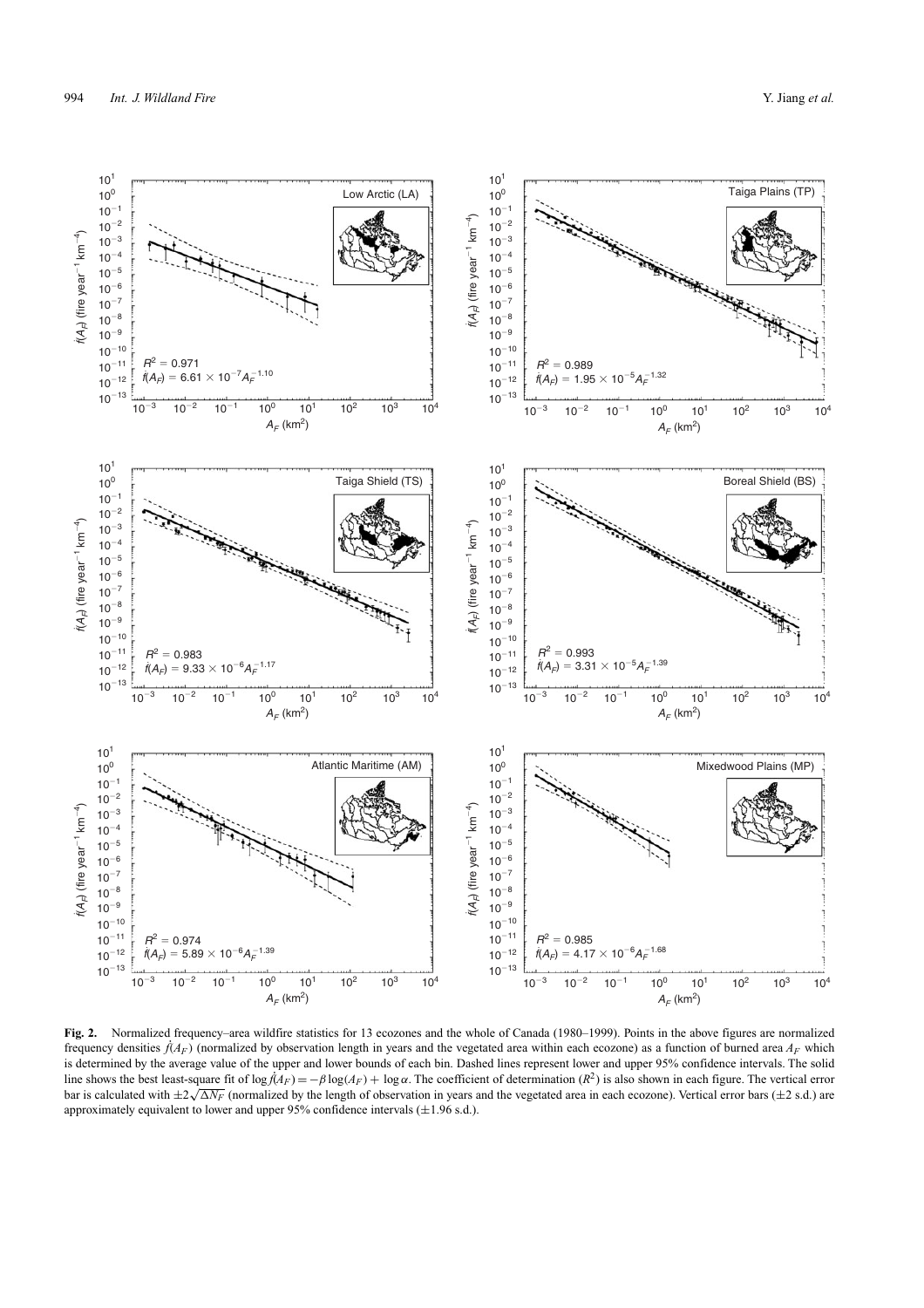

**Fig. 2.** (*Continued*)

the 'final' bin in the fitting of  $f(A_F)$   $v \cdot A_F$ . To facilitate the comparison between ecozones following Malamud *et al*. (2005), we normalized  $f(A_F)$  using the vegetated area (areas covered by vegetation excluding urban areas) in each ecozone, and the length *t* of fire records (here, 20 years). We then obtained the normalized fire frequency density  $\hat{f}(A_F)$  (fire year<sup>-1</sup> km<sup>-4</sup>) and plotted it as a function of burned area  $A_F$ . A robust fit was found in the form:

$$
\dot{f}(A_F) = \alpha A_F^{-\beta} \tag{2}
$$

where  $\alpha$  and  $\beta$  are constants. When  $\beta = 0$ , the number of large fires is equal to the number of small fires, per 'unit' bin. Eqn 2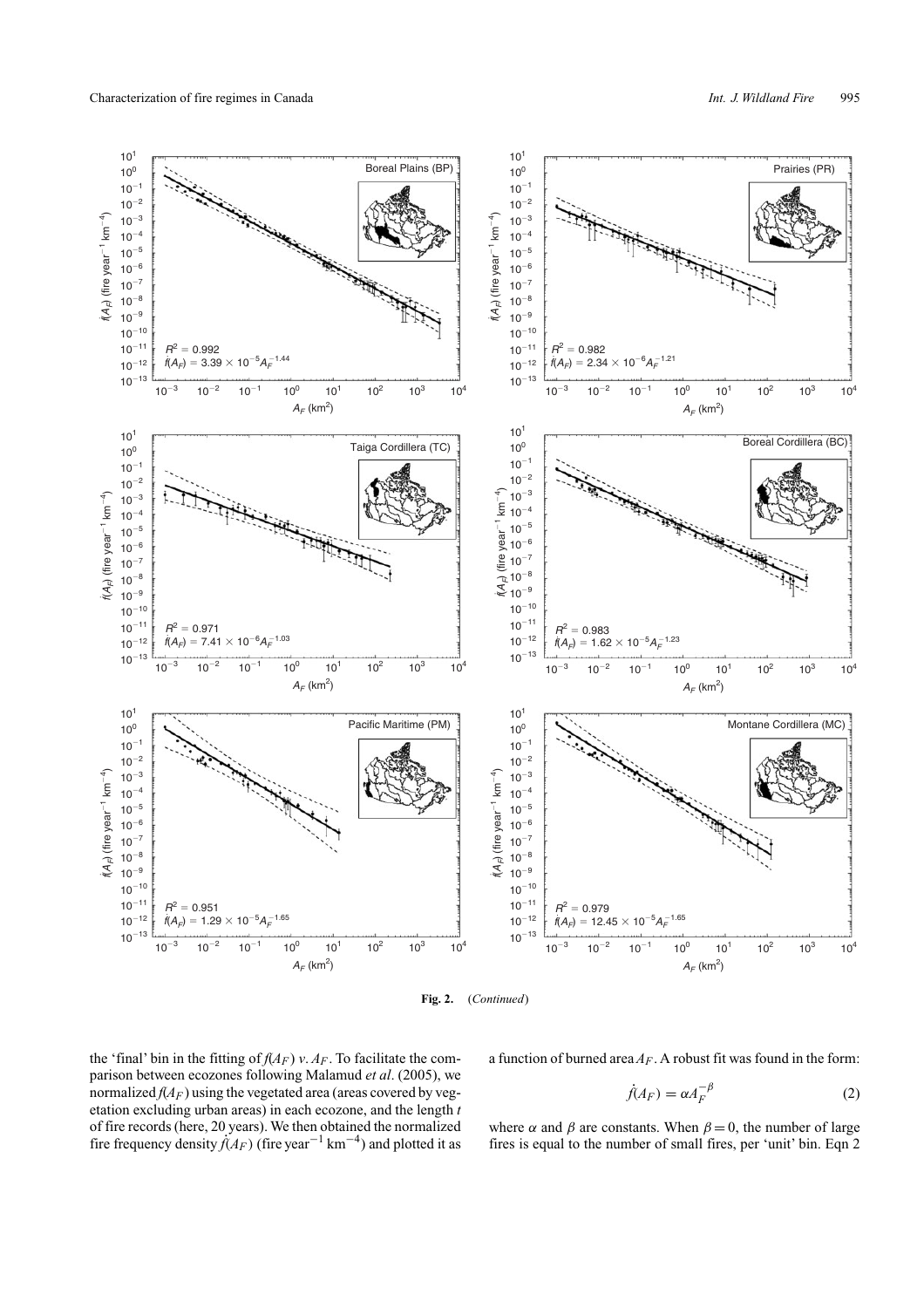**Fig. 2.** (*Continued*)



$$
\log \dot{f}(A_F) = -\beta \log A_F + \log \alpha \tag{3}
$$

Still referring to Malamud *et al*. (2005), the cumulative number of wildfires  $N_{CF}(\geq A_F)$  is:

$$
N_{CF}(\geq A_F) = \int_{A_F}^{\infty} f(A) dA = \tau A_R \left(\frac{\alpha}{\beta - 1}\right) A_F^{1 - \beta}, \ \ \beta > 1 \ \ (4)
$$

where  $A_R$  is a spatial area over which the fires are recorded (in our case,  $10\,000\,\mathrm{km}^2$ ). The number of fires equal to or larger than a given size,  $N_{CF}(\geq A_F)$  in that region increases as  $A_R$  increases.

Using the least square method, we determined the s.d. of *β* and  $\log \alpha$ . The s.d. for  $\beta$  and  $\log \alpha$  are given below following Acton (1966):

$$
\sigma_{\beta} = \sqrt{\frac{\sigma_x^2 \sigma_y^2 - \sigma_{xy}^2 \sigma_{xy}^2}{\sigma_x^2 \sigma_x^2 (n-2)}}
$$
(5)

$$
\sigma_{\log \alpha} = \sqrt{\left(\frac{\sigma_x^2 \sigma_y^2 - \sigma_{xy}^2 \sigma_{xy}^2}{\sigma_x^2 (n-2)}\right) \left(1 + \frac{\overline{x}^2}{\sigma_x^2}\right)}
$$
(6)

where  $\sigma_x^2$  and  $\sigma_y^2$  are variances of *x* and *y* and  $\sigma_{xy}^2$  is the covariance. The subscripts  $x = \log A_F$ ,  $y = \log f(A_F)$  and  $\bar{x}$  is the mean value of *x*. Finally, *n* is the number of bins for each ecozone. The error bars ±2 s.d. of *β* and log *α* are approximately equivalent to upper and lower 95% confidence intervals  $(\pm 1.96 \text{ s.d.})$ .

## *Calculation of fire recurrence intervals*

To calculate fire recurrence intervals based on the obtained power–law relationships between number of fires and burned area following Malamud *et al*. (2005), the fire recurrence interval  $T(\geq A_F)$  in a spatial area  $A_R$  was calculated:

$$
T(\geq A_F) = \frac{\tau + 1}{N_{CF}(\geq A_F)} = \left(\frac{\tau + 1}{\tau}\right) \left(\frac{\beta - 1}{\alpha}\right) \left(\frac{A_F^{\beta - 1}}{A_R}\right), \ \ \beta > 1\tag{7}
$$

where *t* is the length of observation in years. For each ecozone and the whole Canadian boreal ecosystems, we calculated *T*( $\geq$ *AF*) when *AF* = 0.01 km<sup>2</sup>, *AF* = 2 km<sup>2</sup> and *AF* = 10 km<sup>2</sup> respectively. Using the upper and lower 95% confidence interval values of *β* and  $log α$ , the 95% confidence intervals for fire recurrence intervals  $T(\geq A_F)$  were also calculated.

# **Results**

# *Relationships between frequency density and burned area*

Fire frequency–area distributions in each ecozone and the whole of Canada all followed power–law relationships (Fig. 2). The analysis using an ordinary least-square regression between normalized frequency density and burned area resulted in a range of power–law coefficients, with 1.03 (Taiga Cordillera)  $\leq \beta \leq 1.68$ (Mixedwood Plains), and  $10^{-6.2} \le \alpha \le 10^{-4.4}$ . The coefficients of determination  $(R^2)$  are mostly larger than 0.98 (Table 1). Two s.d., approximately equivalent to lower and upper 95% confidence intervals ( $\pm 1.96$  s.d.) for both  $\beta$  and  $\log \alpha$ , are also in Table 1. We found that although 24.9% fires occurred in Montane Cordillera with a relatively large *β* (1.65), these fires only covered 0.6% of the total burned area in Canada. A larger *β* implies that the ratio of number of small to large fires is larger than those of other ecozones. In contrast,Taiga Shield, which has a relative small  $β$  (1.17), experiences only 2.7% of the total fire occurrences but covers 20.5% of total burned area in Canada.

Spatially, a general north to south gradient of lower to higher values of *β* exists (Fig. 3) (see *Discussion*). All ecozones with *β* larger than 1.39 are located south of latitude 50◦N. Our analysis indicated that the errors of  $\beta$  range from 1.4 to 8.2% of  $\beta$  values.

To test if ignition source influences the frequency–area relationships, we separately analyzed anthropogenic and lightning fire data for the period 1980–1999 (Table 2). We found that when taking into account ignition sources, similar results exist for *β* and  $log \alpha$  compared with that using the combined data (Table 3). However, *β*anthropogenic is greater than *β*lightning in most ecozones and the whole of Canada except Pacific Maritime (1.62 *v.* 1.63) and Montane Cordillera (1.59 *v.* 1.71).

To characterize the decadal fire frequency–area relationship for each ecozone, we also analyzed both decades. Each ecozone

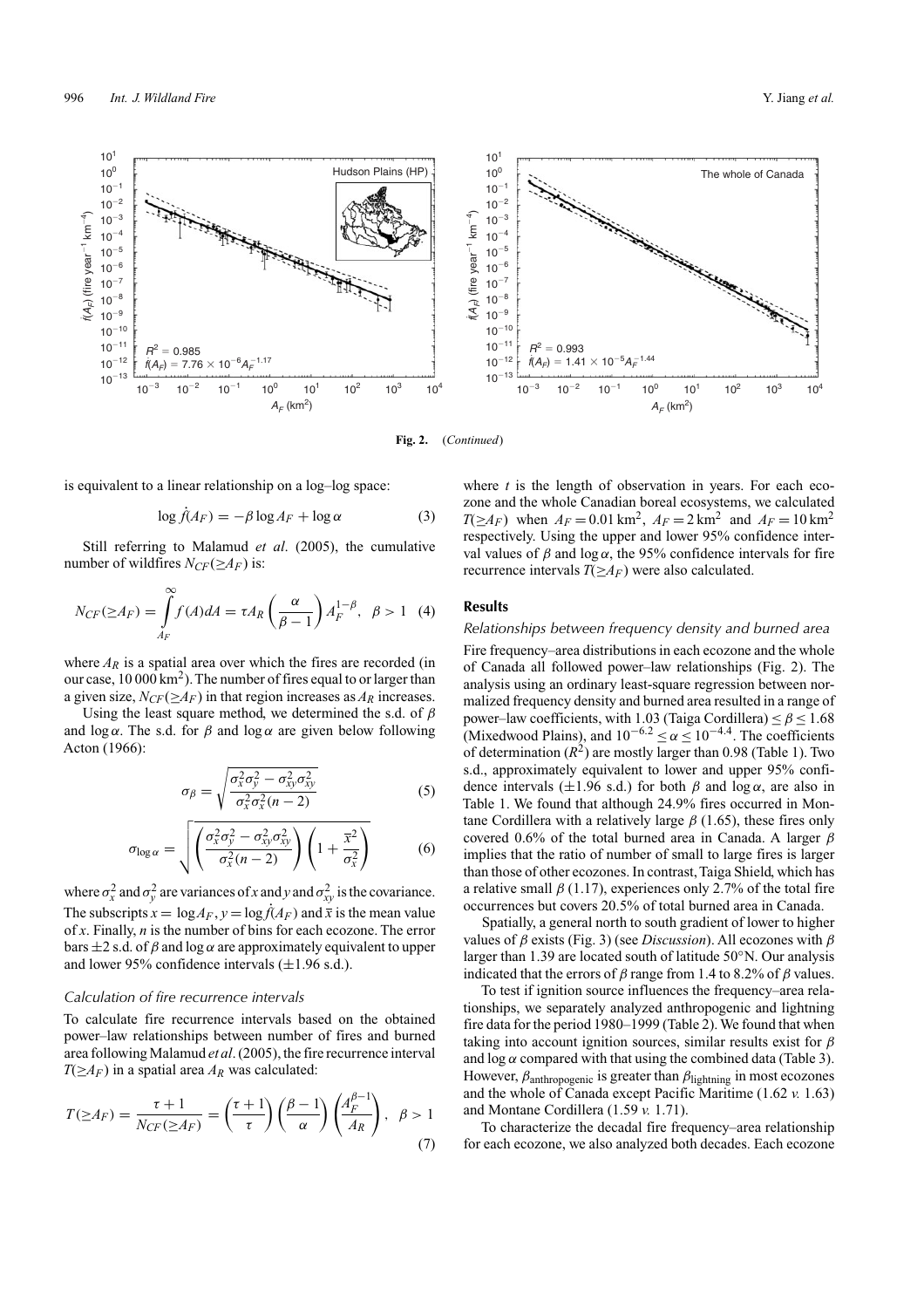| i              |  |
|----------------|--|
|                |  |
|                |  |
|                |  |
|                |  |
| $\overline{a}$ |  |
|                |  |
|                |  |
|                |  |
|                |  |
|                |  |
|                |  |
|                |  |
|                |  |
|                |  |
|                |  |
|                |  |
|                |  |
|                |  |
|                |  |
|                |  |
|                |  |
|                |  |
|                |  |
|                |  |
|                |  |
|                |  |
|                |  |
|                |  |
|                |  |
|                |  |
|                |  |
|                |  |
|                |  |
|                |  |
|                |  |
|                |  |
|                |  |
|                |  |
| j              |  |
|                |  |
|                |  |
|                |  |
|                |  |

 $\geq$ 0.01 km<sup>2</sup>,  $\geq$ 2 km<sup>2</sup> in a spatial area of 10000 km<sup>2</sup> in each ecozone respectively. Error bars for recurrence intervals are also calculated by  $\pm$ 2 s.d. approximately representing 95% confidence intervals. Arcti Firor bars on  $\beta$  and log  $\alpha$  are  $\pm 2$  s.d. and approximately equivalent to 95% confidence intervals. Error bars are determined by: (i) s.d. calculated with Eqn 5 and Eqn 6; (ii) the degrees of freedom which  $\pm 2$  s.d. and approximately equivalent to 95% confidence intervals. Error bars are determined by: (i) s.d. calculated with Eqn 6 and Eqn 6; (ii) the degrees of freedom which depends on the number of 'bins' used in the least-square fit. Recurrence intervals  $T(24F)$  are presented for  $A_F = 0.01$  km<sup>2</sup>,  $A_F = 2$  km<sup>2</sup>,  $A_F = 10$  km<sup>2</sup>, which represent the average time between wildfires intervals. Arctic Cordillera and High Arctic are not presented since there are very few fire records or no fire record for these two ecozones. It should be noted that because the lower boundary of *β* for Taiga  $A_F = 0.01 \text{ km}^2$ ,  $A_F = 2 \text{ km}^2$ ,  $A_F = 10 \text{ km}^2$ , which represent the average time between wildfires ±2 s.d. approximately representing 95% confidence Cordillera is smaller than 1 when we calculated its error bars of recurrence interval, we used 1.030  $\pm$  0.028, which is  $\sim$ 52% confidence interval ∼52% confidence interval ≥0.01 km2, ≥2 km2, ≥10 km2 in a spatial area of 10 000 km2 in each ecozone respectively. Error bars for recurrence intervals are also calculated by  $\pm 0.028$ , which is Cordillera is smaller than 1 when we calculated its error bars of recurrence interval, we used 1.030 *T*(≥*A<sub>F</sub>*) are presented for depends on the number of 'bins' used in the least-square fit. Recurrence intervals Error bars on *β* and log *α* are

| Ecozone division name<br>(abbreviation) | Ecozone division Spatial area<br>$\cot$ | $(10^{3}$ km <sup>2</sup> ) | Vegetated area<br>$(10^{3}$ km <sup>2</sup> ) | area $(10^3 \text{ km}^2)$<br>Total burned | Number of<br>fires | ∝               | $Log \alpha$     | 54    | $r \geq 0.01$ km <sup>2</sup> )<br>(year) | $T (\geq 2 \text{ km}^2)$<br>(year) | $T\ (\geq\!10\;{\rm km}^2)$<br>(year) |
|-----------------------------------------|-----------------------------------------|-----------------------------|-----------------------------------------------|--------------------------------------------|--------------------|-----------------|------------------|-------|-------------------------------------------|-------------------------------------|---------------------------------------|
| Low Arctic $(LA)$                       |                                         |                             | 650                                           | 0.19                                       | 95                 | $.10 \pm 0.09$  | $-6.18 \pm 0.17$ | 0.971 | $9.99 \pm 8.54$                           | $26.4 \pm 24.8$                     | $36 \pm 34$                           |
| Taiga Plains (TP)                       |                                         |                             | 503                                           | 12.58                                      | 6259               | $.32 \pm 0.03$  | $-4.71 \pm 0.09$ | 0.989 | $0.40 \pm 0.10$                           | $2.2 \pm 0.7$                       | $4 \pm 1$                             |
| Taiga Shield (TS)                       |                                         | 339                         | $^{030}$                                      | 11.86                                      | 3498               | $.17 \pm 0.04$  | $-5.03 \pm 0.10$ | 0.983 | $0.88 \pm 0.25$                           | $2.4 \pm 1.1$                       | $3\pm2$                               |
| Boreal Shield (BS)                      |                                         | 940                         | 1561                                          | .86.10                                     | 49303              | $.39 \pm 0.02$  | $-4.48 \pm 0.07$ | 993   | $0.21 \pm 0.04$                           | $1.7 \pm 0.4$                       | $3 \pm 1$                             |
| Atlantic Maritime (AM)                  |                                         |                             | 182                                           | 0.96                                       | $\frac{6}{16}$     | $.39 \pm 0.04$  | $-5.23 \pm 0.1$  | 0.974 | $1.23 \pm 0.39$                           | $9.7 \pm 3.4$                       | $18 \pm 7$                            |
| Mixedwood Plains (MP)                   |                                         |                             |                                               | 0.04                                       | 2001               | $.68 \pm 0.06$  | $-5.38 \pm 0.18$ | 0.985 | $0.87 \pm 0.47$                           | $1.6 \pm 15.6$                      | $00 \pm 57$                           |
| Boreal Plains (BP)                      |                                         | 732                         | 626                                           |                                            | 24154              | $1.44 \pm 0.02$ | $-4.47 \pm 0.08$ | 0.992 | $0.18 \pm 0.04$                           | $1.9 \pm 0.4$                       | $4 \pm 1$                             |
| Prairies (PR)                           |                                         | $\frac{463}{5}$             | 4<br>4                                        |                                            |                    | $.21 \pm 0.05$  | $-5.63 \pm 0.11$ | 0.982 | $3.67 \pm 1.01$                           | $12.4 \pm 6.1$                      | $18 \pm 10$                           |
| Taiga Cordillera (TC)                   |                                         | 262                         | 233                                           | 80.35<br>1.31<br>4.75<br>29.34<br>0.34     | $\frac{421}{382}$  | $.03 \pm 0.08$  | $-5.13 \pm 0.13$ | 0.97  | $0.43 \pm 0.41$                           | $0.6 \pm 0.6$                       | $1 \pm 1$                             |
| Boreal Cordillera (BC)                  |                                         | 5                           | 367                                           |                                            | 2682               | $.23 \pm 0.04$  | $-4.79 \pm 0.10$ | 0.983 | $0.53 \pm 0.12$                           | $1.8 \pm 0.7$                       | $3 \pm 1$                             |
| Pacific Maritime (PM)                   |                                         | 209                         | 130                                           |                                            | 6034               | $.65 \pm 0.05$  | $-4.89 \pm 0.18$ | 0.951 | $0.31 \pm 0.16$                           | $9.5 \pm 4.7$                       | $28 \pm 16$                           |
| Montane Cordillera (MC)                 |                                         | 485                         | 381                                           |                                            | 31982              | $.65 \pm 0.03$  | $-4.61 \pm 0.12$ | 0.979 | $0.15 \pm 0.06$                           | $4.6 \pm 1.6$                       | $13 \pm 5$                            |
| Hudson Plains (HP)                      |                                         | 372                         | 328                                           | 14.19                                      | 873                | $1.17 \pm 0.05$ | $-5.11 \pm 0.11$ | 0.985 | $1.07 \pm 0.33$                           | $3.0 \pm 1.6$                       | $4 \pm 2$                             |
| Total all ecozones                      |                                         | 8089                        | 6540                                          | 545.58                                     | 128600             | $1.44 \pm 0.03$ | $-4.85 \pm 0.12$ | 0.993 | $0.45 \pm 0.14$                           | $4.8 \pm 1.6$                       | $10 \pm 4$                            |

exhibits frequency–area power–law behavior and most ecozones have similar values of *β* and log *α* for both decades (Table 3, only  $\beta$  values were shown). There were no statistically significant differences of *β* values between these two decades. Similar to the entire 1980–1999 period, both decades had larger *β* values for anthropogenic fires than those for lightning fires in most ecozones, suggesting that the ratio of the number of small to large anthropogenic fires is larger than that of natural (lightning) fires.

# *Fire recurrence intervals*

There are significant spatial variabilities for the fire recurrence intervals *T*( $\geq$ *AF*) between ecozones (Fig. 4). Errors of *T*( $\geq$ *AF*) range between 20 and 60% of the estimated recurrence intervals in most of ecozones (Table 1). Specifically, in the Mixedwood Plains, when  $A_F = 10 \text{ km}^2$ , the fire recurrence intervals  $T(\geq A_F)$ are  $100 \pm 57$  years. This means that we would expect, over a spatial area of 10 000 km<sup>2</sup> within that ecozone, fires with burned area $A_F \ge 10$  km<sup>2</sup> will occur on average every 43–157 years (i.e. 1 : 157 to 1 : 43 probability of having a fire of this size or bigger in any given year). In contrast, for the Boreal Cordillera, when  $A_F = 10 \text{ km}^2$ , the fire recurrence intervals  $T(\geq A_F)$  are  $\sim$ 2–4 years. In other words, the probability of occurring of a fire ( $>10 \text{ km}^2$ ) in any given year rises to 1 : 4 to 1 : 2 compared with that of Mixedwood Plains.

Excluding the Low Arctic, the western and central parts of Canada generally exhibit a north-to-south gradient of small to large fire recurrence intervals (Fig. 4). Since theTaiga Shield and Boreal Shield account for a great part of area and both have a relatively small fire recurrence interval, eastern Canada has a higher hazard compared with western and central Canada. However, the two ecozones at the boundary of eastern Canada, Atlantic Maritime and Mixedwood Plains, both exhibit larger recurrence intervals (lower hazard).

## **Discussion**

One requirement for using frequency–area distribution to calculate the recurrence intervals of wildfires is that the occurrences are independently and identically distributed. In other words, the fire events are unclustered in time and wildfires are not changing in time. In our study, we used different lower cutoff bounds for burned areas in each ecozone and then followed Díaz-Delgado *et al*. (2004) to fit Poisson distribution parameters *λ* by means of the maximum likelihood estimate (MLE). Here, *λ* represents the average number of fires per year for each ecozone. A Chi-Square test suggested that for all ecozones, the smaller fires are correlated in time, but not the larger ones. This suggests that the results of the frequency–area statistics could be used to calculate the recurrence intervals of the medium and large fires.

The finding of the increasing trend of *β* values from north to south suggests that the ratio of number of small to large fires increases from north to south.This north–south gradient is potentially due to any or all of a complex set of factors including climate, latitude, fuel type, topography, provincial fire management policy and efficiency, the presence or absence of water bodies and the density of population. Generally, temperature increases from north (higher latitude) to south (lower latitude)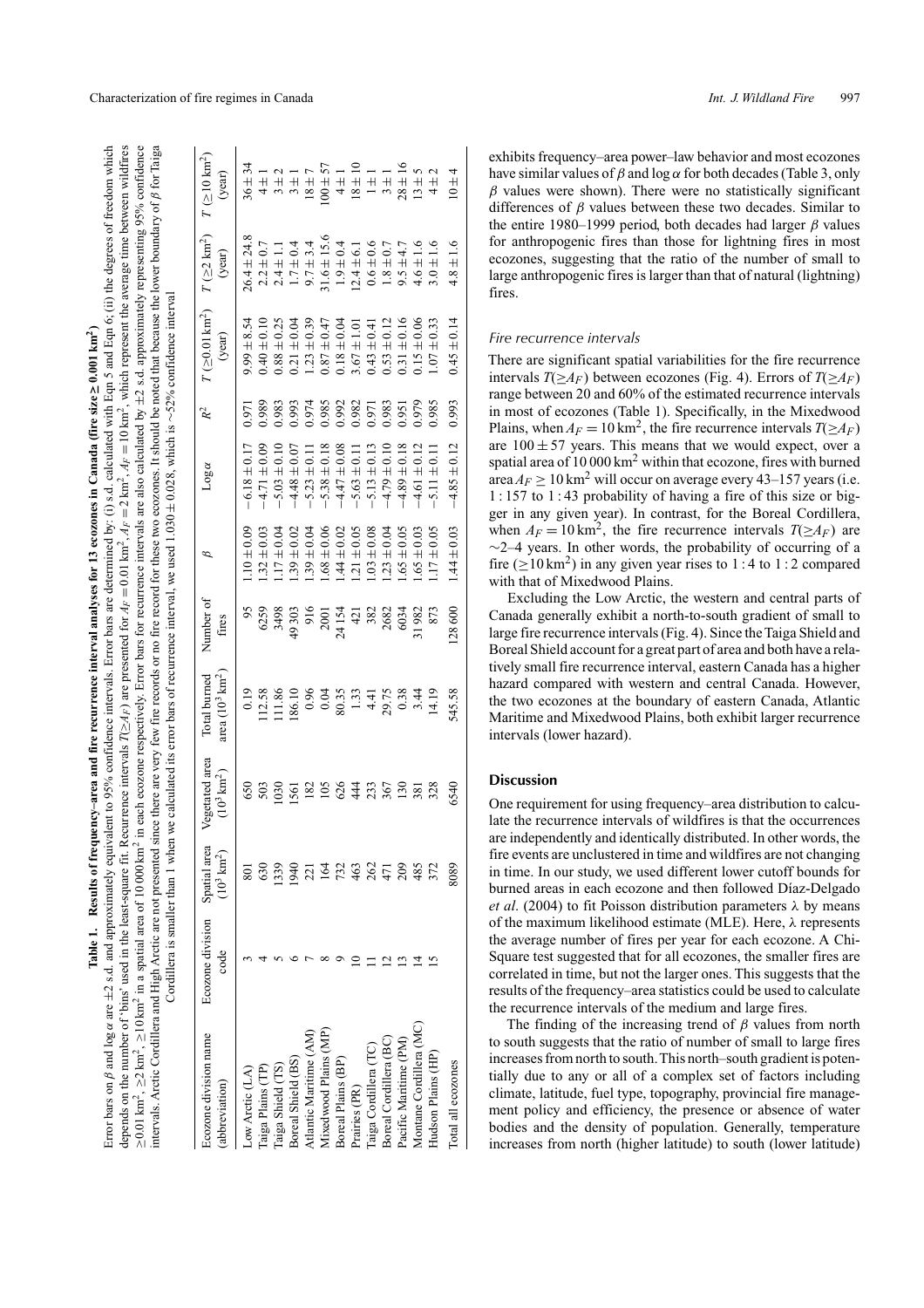

**Fig. 3.** Spatial distribution of *β* for 13 ecozones in Canada (for fires *AF* ≥ 0.001 km2, 1980–1999). The *β* values are obtained based on the best-fit frequency–area distributions (Fig. 2). The projection is equal area projection. For abbreviations of ecozones, see Table 1. AC, Arctic Cordillera; HA, High Arctic.

**Table 2.** Number of fires due to different ignition sources within two decades (fire size  $\geq 0.001 \text{ km}^2$ ) in Canada

| Ecozone              |               | 1980-1999 |          |               | 1980-1989 |        |                | 1990-1999 |         |
|----------------------|---------------|-----------|----------|---------------|-----------|--------|----------------|-----------|---------|
|                      | Anthropogenic | Lightning | All      | Anthropogenic | Lightning | All    | Anthropogenic  | Lightning | All     |
| Low Arctic           | 16            | 62        | 95       | 11            | 40        | 51     | 5              | 22        | 44      |
| Taiga Plains         | 989           | 4736      | 6259     | 578           | 2721      | 3306   | 411            | 2015      | 2953    |
| Taiga Shield         | 542           | 2648      | 3498     | 329           | 1105      | 1450   | 213            | 1543      | 2048    |
| <b>Boreal Shield</b> | 25074         | 23 5 97   | 49 3 0 3 | 13788         | 11674     | 25 841 | 11286          | 11923     | 23 4 62 |
| Atlantic Maritime    | 833           | 83        | 916      | 397           | 12        | 409    | 436            | 71        | 507     |
| Mixedwood Plains     | 1834          | 99        | 2001     | 984           | 55        | 1081   | 850            | 44        | 920     |
| <b>Boreal Plains</b> | 12903         | 11043     | 24 1 54  | 7269          | 4838      | 12 176 | 5634           | 6205      | 11978   |
| Prairies             | 374           | 45        | 421      | 238           | 22        | 260    | 136            | 23        | 161     |
| Taiga Cordillera     | 23            | 356       | 382      | 16            | 216       | 232    | $\overline{7}$ | 140       | 150     |
| Boreal Cordillera    | 1034          | 1627      | 2682     | 562           | 763       | 1326   | 472            | 864       | 1356    |
| Pacific Maritime     | 4069          | 1964      | 6034     | 2561          | 1128      | 3689   | 1508           | 836       | 2345    |
| Montane Cordillera   | 15417         | 16524     | 31982    | 9485          | 9482      | 18967  | 5932           | 7042      | 13 015  |
| Hudson Plains        | 214           | 636       | 873      | 82            | 195       | 298    | 132            | 441       | 575     |
| Total all ecozones   | 63322         | 63420     | 128 600  | 36300         | 32 25 1   | 69086  | 27022          | 31169     | 59514   |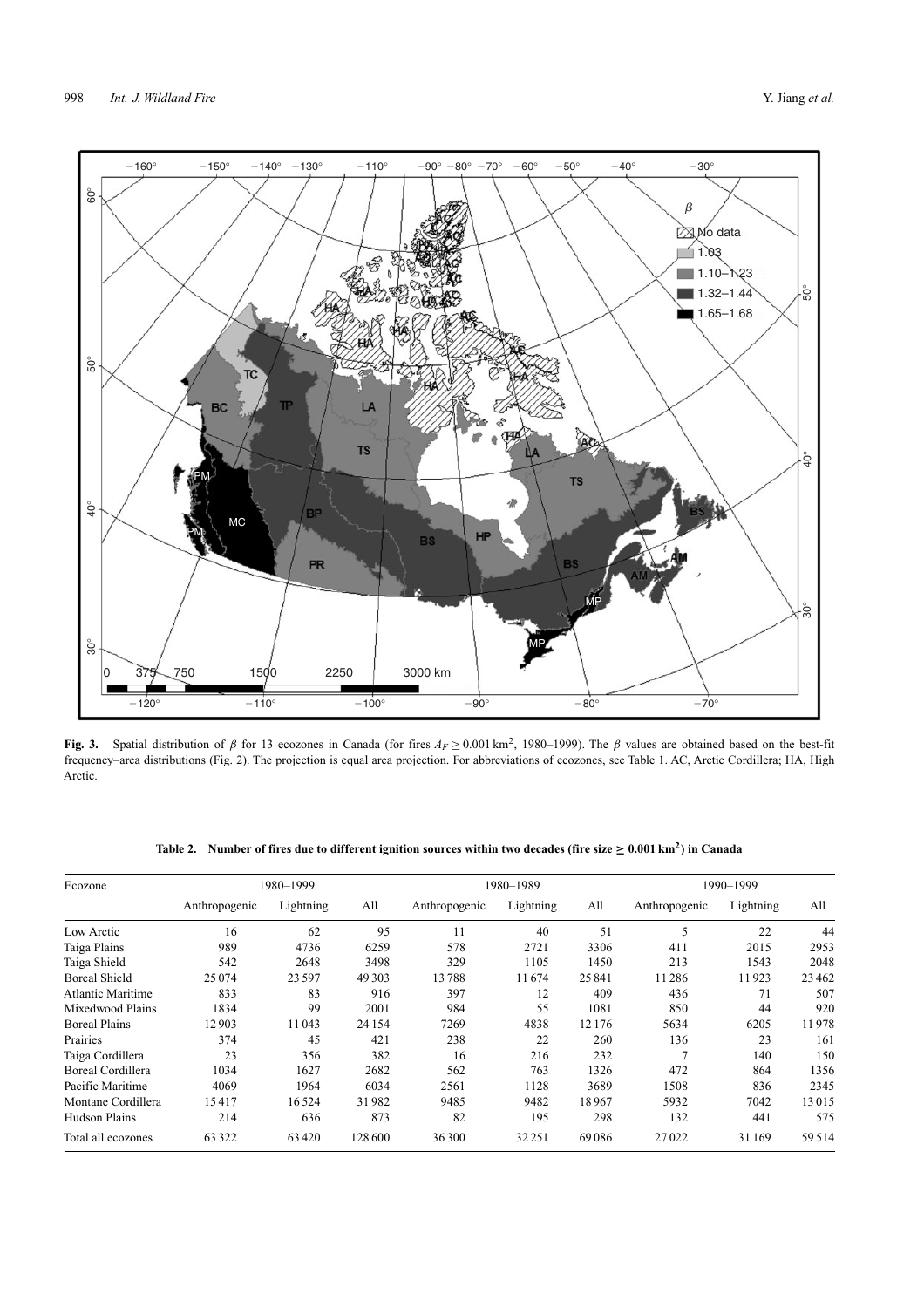| ination $R^2$ of $\beta$ for each ecozone for the whole period (1980–1999) and two separate decades (1980–1989 and 1990–1999) in Canada<br>ts of determi<br>fable 3. Estimated values and coefficient | ferent ignition source (anthropogenic or natural) and for all fires irrespective of ignition source for each ecozone and the whole of Canada. In<br>Vithin each period, a statistical analysis is performed by | 3 and its ±2 s.d. error bar which is equivalent to upper and lower 95% confidence intervals. The coefficient of determination R <sup>2</sup> is presented in<br>each cell in the table, the first line is the estimated value of | with asterisks (****), the uncertainty of estimates for $\beta$ values is large due to very small number of wildfires (<50)<br>the second line. In cells marked w |
|-------------------------------------------------------------------------------------------------------------------------------------------------------------------------------------------------------|----------------------------------------------------------------------------------------------------------------------------------------------------------------------------------------------------------------|----------------------------------------------------------------------------------------------------------------------------------------------------------------------------------------------------------------------------------|-------------------------------------------------------------------------------------------------------------------------------------------------------------------|
|-------------------------------------------------------------------------------------------------------------------------------------------------------------------------------------------------------|----------------------------------------------------------------------------------------------------------------------------------------------------------------------------------------------------------------|----------------------------------------------------------------------------------------------------------------------------------------------------------------------------------------------------------------------------------|-------------------------------------------------------------------------------------------------------------------------------------------------------------------|

| Ecozone              |                                                                    | 1980-1999                                       |                         |                                               | 1980-1989                                                            |                                             |                                                                                                                                                                                                                                                         | 1990-1999                            |                              |
|----------------------|--------------------------------------------------------------------|-------------------------------------------------|-------------------------|-----------------------------------------------|----------------------------------------------------------------------|---------------------------------------------|---------------------------------------------------------------------------------------------------------------------------------------------------------------------------------------------------------------------------------------------------------|--------------------------------------|------------------------------|
|                      | Anthropogenic<br>$\beta \pm 2$ s.d., $R^2$                         | $\beta\pm2$ s.d., $R^2$<br>Lightning            | $\beta\pm2$ s.d., $R^2$ | Anthropogenic<br>$\beta\pm2$ s.d., $R^2$      | $\beta \pm 2$ s.d., $R^2$<br>Lightning                               | $\beta \pm 2$ s.d., $R^2$<br>$\overline{A}$ | Anthropogenic<br>$\beta \pm 2$ s.d., $R^2$                                                                                                                                                                                                              | $\beta\pm2$ s.d., $R^2$<br>Lightning | $\beta\pm2$ s.d., $R^2$<br>딍 |
| Low Arctic           | ***                                                                | $0.99 \pm 0.09, 0.919$                          | $1.10 \pm 0.09$ , 0.971 | ***                                           | ***                                                                  | $1.01 \pm 0.07, 0.921$                      | ***                                                                                                                                                                                                                                                     | ***                                  | ***                          |
| Taiga Plains         |                                                                    | $1.37 \pm 0.05$ , 0.970 $1.29 \pm 0.03$ , 0.988 | $1.32 \pm 0.03, 0.989$  |                                               | $1.42 \pm 0.05, 0.976$ $1.27 \pm 0.03, 0.990$ $1.29 \pm 0.03, 0.990$ |                                             | $1.30 \pm 0.06$ , $0.970$ $1.27 \pm 0.03$ , $0.985$ $1.30 \pm 0.03$ , $0.988$                                                                                                                                                                           |                                      |                              |
| Taiga Shield         |                                                                    | $.33 \pm 0.06, 0.983$ $1.12 \pm 0.05, 0.979$    | $1.17 \pm 0.04$ , 0.983 | $1.33 \pm 0.07, 0.976$                        | $1.13 \pm 0.06, 0.988$ $1.17 \pm 0.05, 0.982$                        |                                             | $1.24 \pm 0.07, 0.967$ $1.10 \pm 0.05, 0.984$ $1.14 \pm 0.04, 0.982$                                                                                                                                                                                    |                                      |                              |
| <b>Boreal Shield</b> |                                                                    | $.52 \pm 0.02, 0.993$ $1.33 \pm 0.02, 0.990$    | $1.39 \pm 0.02, 0.993$  | $1.52 \pm 0.02, 0.983$                        | $1.33 \pm 0.03, 0.986$ $1.39 \pm 0.02, 0.991$                        |                                             | $1.52 \pm 0.02$ , 0.995 $1.33 \pm 0.03$ , 0.990                                                                                                                                                                                                         |                                      | $1.40 \pm 0.02, 0.993$       |
| Atlantic Maritime    |                                                                    | $1.38 \pm 0.04$ , 0.985 $1.20 \pm 0.07$ , 0.983 | $1.39 \pm 0.04$ , 0.974 | $1.35 \pm 0.06, 0.984$                        | ***                                                                  | $1.36 \pm 0.06, 0.985$                      | $1.39 \pm 0.05, 0.985$                                                                                                                                                                                                                                  | $1.18 \pm 0.07, 0.980$               | $1.38 \pm 0.04, 0.973$       |
| Mixedwood Plains     |                                                                    | $1.68 \pm 0.06$ , 0.969 $1.61 \pm 0.19$ , 0.955 | $1.68 \pm 0.06, 0.985$  | $1.62 \pm 0.07, 0.962$                        | $1.49 \pm 0.22, 0.923$                                               | $1.62 \pm 0.07, 0.969$                      | $1.61 \pm 0.06, 0.986$                                                                                                                                                                                                                                  | ***                                  | $1.63 \pm 0.06, 0.962$       |
| <b>Boreal Plains</b> |                                                                    | $.48 \pm 0.03, 0.984$ 1.40 $\pm$ 0.02, 0.986    | $1.44 \pm 0.02, 0.992$  | $1.46 \pm 0.03, 0.978$                        | $1.38 \pm 0.03, 0.972$                                               | $1.41 \pm 0.02.0386$                        | $1.45 \pm 0.03$ , 0.984 $1.42 \pm 0.02$ , 0.983                                                                                                                                                                                                         |                                      | $1.44 \pm 0.02, 0.990$       |
| Prairies             | $1.20 \pm 0.05, 0.977$                                             | $***$                                           | $1.21 \pm 0.05, 0.982$  | $1.15 \pm 0.06, 0.973$                        | ***                                                                  | $1.16 \pm 0.06$ , 0.976                     | $1.22 \pm 0.07, 0.98$                                                                                                                                                                                                                                   | ***                                  | $1.25 \pm 0.06, 0.984$       |
| Taiga Cordillera     | ***                                                                | $1.01 \pm 0.08, 0.968$                          | $1.03 \pm 0.08, 0.971$  | ***                                           | $1.02 \pm 0.09$ , 0.956                                              | $1.02 \pm 0.09, 0.966$                      | ***                                                                                                                                                                                                                                                     | $1.00 \pm 0.07, 0.975$               | $1.02 \pm 0.06, 0.977$       |
| Boreal Cordillera    |                                                                    | $1.31 \pm 0.03$ , 0.982 $1.18 \pm 0.04$ , 0.987 | $1.23 \pm 0.04, 0.983$  | $1.26 \pm 0.04, 0.977$                        | $1.19 \pm 0.05, 0.989$                                               | $1.23 \pm 0.04, 0.987$                      | $1.32 \pm 0.04$ , 0.994 $1.13 \pm 0.04$ , 0.990                                                                                                                                                                                                         |                                      | $1.18 \pm 0.04, 0.991$       |
| Pacific Maritime     |                                                                    | $1.62 \pm 0.07$ , 0.933 $1.63 \pm 0.07$ , 0.923 | $1.65 \pm 0.05, 0.951$  | $1.60 \pm 0.07, 0.944$                        | $1.68 \pm 0.09, 0.919$                                               | $1.64 \pm 0.06, 0.922$                      | $1.60 \pm 0.08$ , $0.966$ $1.52 \pm 0.07$ , $0.969$ $1.58 \pm 0.05$ , $0.966$                                                                                                                                                                           |                                      |                              |
|                      | Montane Cordillera $1.59 \pm 0.04$ , 0.977 $1.71 \pm 0.04$ , 0.943 |                                                 | $1.65 \pm 0.03, 0.979$  | $1.56 \pm 0.04, 0.972$                        | $1.70 \pm 0.06, 0.952$                                               | $1.62 \pm 0.03, 0.970$                      | $1.60 \pm 0.05$ , 0.973 $1.71 \pm 0.05$ , 0.979 $1.63 \pm 0.04$ , 0.976                                                                                                                                                                                 |                                      |                              |
| Hudson Plains        |                                                                    | $1.28 \pm 0.06, 0.972$ $1.12 \pm 0.06, 0.987$   | $1.17 \pm 0.05, 0.985$  | $1.18 \pm 0.07, 0.974$ $1.03 \pm 0.05, 0.982$ |                                                                      |                                             | $1.09 \pm 0.05, 0.988$ $1.25 \pm 0.08, 0.974$ $1.14 \pm 0.07, 0.986$ $1.18 \pm 0.06, 0.989$                                                                                                                                                             |                                      |                              |
| Total all ecozones   | $1.52 \pm 0.02, 0.996$ $1.39 \pm 0.03, 0.988$                      |                                                 |                         |                                               |                                                                      |                                             | $1.44 \pm 0.03$ , $0.993$ $1.51 \pm 0.02$ , $0.2, 0.93$ $0.38 \pm 0.03$ , $0.983$ $1.42 \pm 0.03$ , $0.991$ $1.53 \pm 0.02$ , $0.92$ $0.03$ , $0.93$ , $0.93$ $0.03$ , $0.03$ , $0.03$ , $0.03$ , $0.03$ , $0.02$ , $0.03$ , $0.03$ , $0.03$ , $0.03$ , |                                      |                              |

in the northern hemisphere. This temperature gradient may contribute more to the number of small fires than that of large fires, resulting in the increasing trend of *β*. Although several studies suggest that the warmer temperature will increase the number of fires and burned area (e.g. Gillett *et al*. 2004; Flannigan *et al*. 2005), the impact of temperature on burned areas with different sizes has not typically been discussed. In addition, it is difficult to judge if temperature is the major factor to control the burned area because other factors (e.g. population density and fuel connectivity) could also greatly control the burned area.

Here, we further discuss the meaning of *β* values. In our result, the values of  $\beta$  can be separated into four groups (Table 4). Group A (Taiga Cordillera) has the smallest *β* (1.03) in Canada; i.e. the lowest ratio of number of small to large fires. This is probably due to lower levels of fire protection and generally more severe fire weather and flammable fuel conditions compared with other ecozones.

For ecozones in group B, similar reason as in group A could lead to low *β* values in the Low Arctic, Taiga Shield, Hudson Plains and the Boreal Cordillera, but the proximity to large water bodies and different climates may contribute to having smaller fires compared with Taiga Cordillera, increasing the values of *β*. Two opposite effects resulted in relatively small *β* values, but larger than that of group A. In the grassland-dominated Prairies, high-speed wind and warmer climate could result in large burned areas, and thus lowering the value of *β*.

For group C, the explanation is more complex. The Boreal Plains (1.44) and Boreal Shield (1.39) experienced 57.1% of the total fire occurrences of the whole of Canada and these accounted for 48.8% of total burned area. These ecozones cover large remote areas that do not generally warrant aggressive fire suppression and the majority of fires are allowed to burn naturally (Stocks *et al*. 2002). Furthermore, they had more continental climate and thus generally more extreme fire danger conditions. However, they also experienced higher small-fire activities, probably due to the greater population densities in four provinces (Alberta, Saskatchewan, Manitoba and Ontario), which increase the forest fragmentation and enhance the fire detection and suppression. The combination of these opposite mechanisms leads to relatively large *β* values compared with those in groups A and B. For the Atlantic Maritime ecozone, intensive fire protection and the presence of Atlantic Ocean could be the potential reason leading to a high ratio of small to large number of fires. In the Taiga Plains, fires due to low population density and lightning may contribute to large fire activities. However, the existence of the Great Slave Lake, the Great Bear Lake, the Mackenzie River and its many tributaries increase the forest fragmentation. Permafrost degradation leads to many areas being waterlogged and remnants of glacier activity make the landscape more varied. These conditions, together with rough terrain especially in the western part of this ecozone, could impede the fire spread and lead to a large *β* value.

The largest  $\beta$  values of group D may be due to intensive fire protection, landscape fragmentation and proximity to large water bodies, leading to a lack of large fires.

Overall, we found that *β*anthropogenic is generally greater than *β*lightning in most ecozones. This suggests that within most ecozones, lightning contributes more to a lower ratio of number of small to large fires than human ignition does. This is probably

 $\frac{1}{a}$  and  $\frac{1}{b}$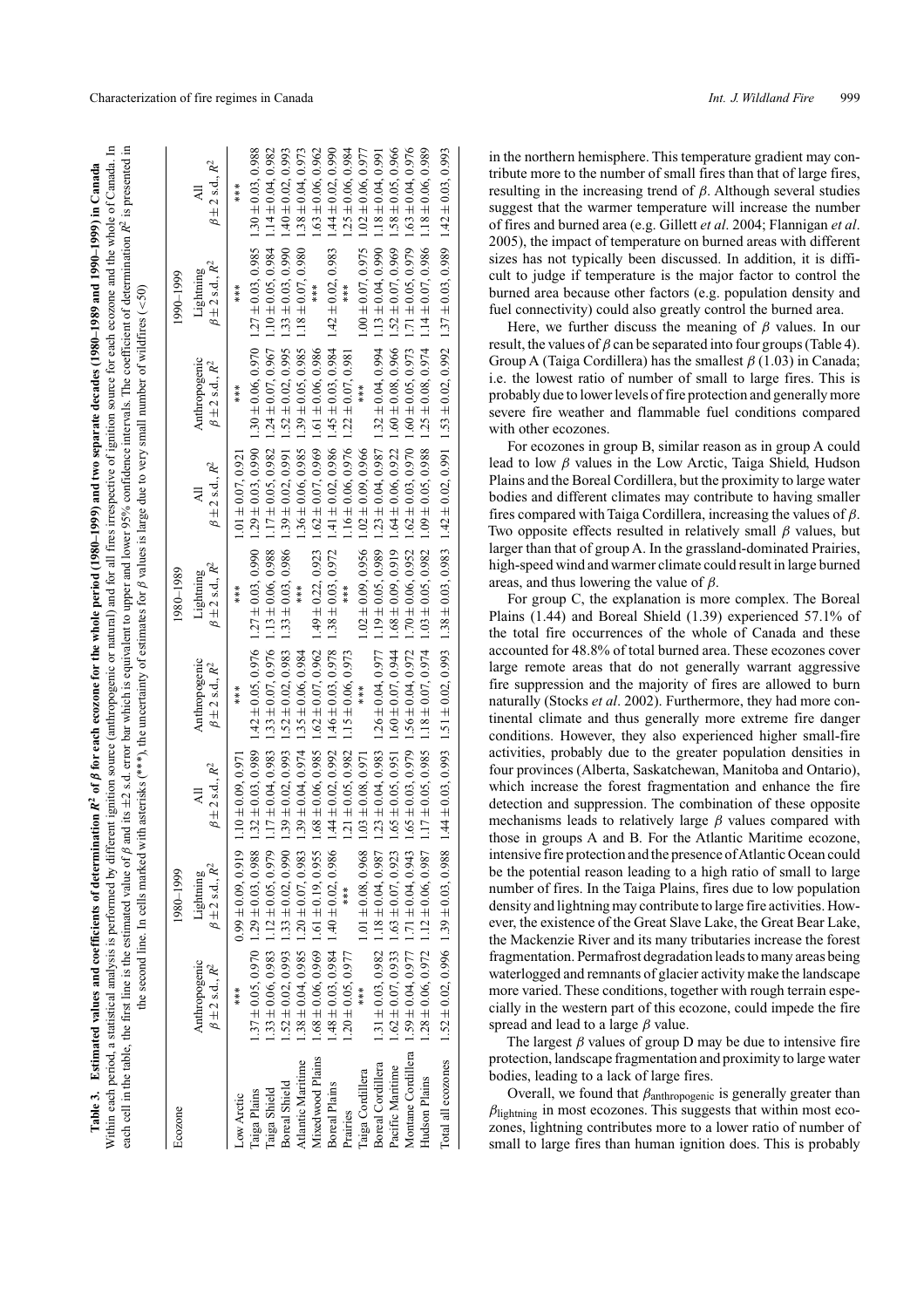

**Fig. 4.** Spatial distribution of fire recurrence intervals in Canada (1980–1999,*AF* ≥ 0.001 km2). To obtain this map, the parameters *α* and *β* are first obtained based on the best-fit frequency–area distributions (Fig. 2). These parameters are then used in Eqn 7 to calculate recurrence intervals  $T \geq 10 \text{ km}^2$ ); i.e. the average amount of time between fires of a given size (in this case  $10 \text{ km}^2$ ) or larger, that occur in a spatial area  $A_R$  (10 000 km<sup>2</sup>) within the ecozone. From dark red to solar yellow, the color legend represents 'high' hazard (small recurrence intervals) to 'low' hazard (large recurrence intervals). The projection is equal area projection.

## **Table 4. The classification of** *β* **values and the specific value of** *β* **for individual ecozones in Canada**

For each group, the lower and upper bounds of range for each group are determined by the lowest and highest *β* values of that group. For ecozone abbreviations, please refer to Table 1

| Group          | Range of $\beta$ | Ecozone ( $\beta$ value)                                            |
|----------------|------------------|---------------------------------------------------------------------|
|                | 1.03             | TC(1.03)                                                            |
| B              | $1.10 - 1.23$    | LA $(1.10)$ , HP $(1.17)$ , TS $(1.17)$ , PR $(1.21)$ , BC $(1.23)$ |
| <sup>-</sup> C | $1.32 - 1.44$    | TP (1.32), AM (1.39), BS (1.39), BP (1.44)                          |
|                | $1.65 - 1.68$    | MC $(1.65)$ , PM $(1.65)$ , MP $(1.68)$                             |

because lightning-ignited fires are more difficult to detect since they occur more often in remote areas and are less likely to be suppressed resulting in relatively large burned areas. In contrast, human-caused fires generally occur near human settlements and therefore are suppressed before leading to large burned areas. Therefore, anthropogenic fires have a higher ratio of number of small to large fires than natural (lightning) fires. However, the Pacific Maritime had a *β* value of 1.62 for anthropogenic fires and 1.63 for natural fires, while Montane Cordillera had a *β* value of 1.59 for anthropogenic fires and 1.71 for natural fires.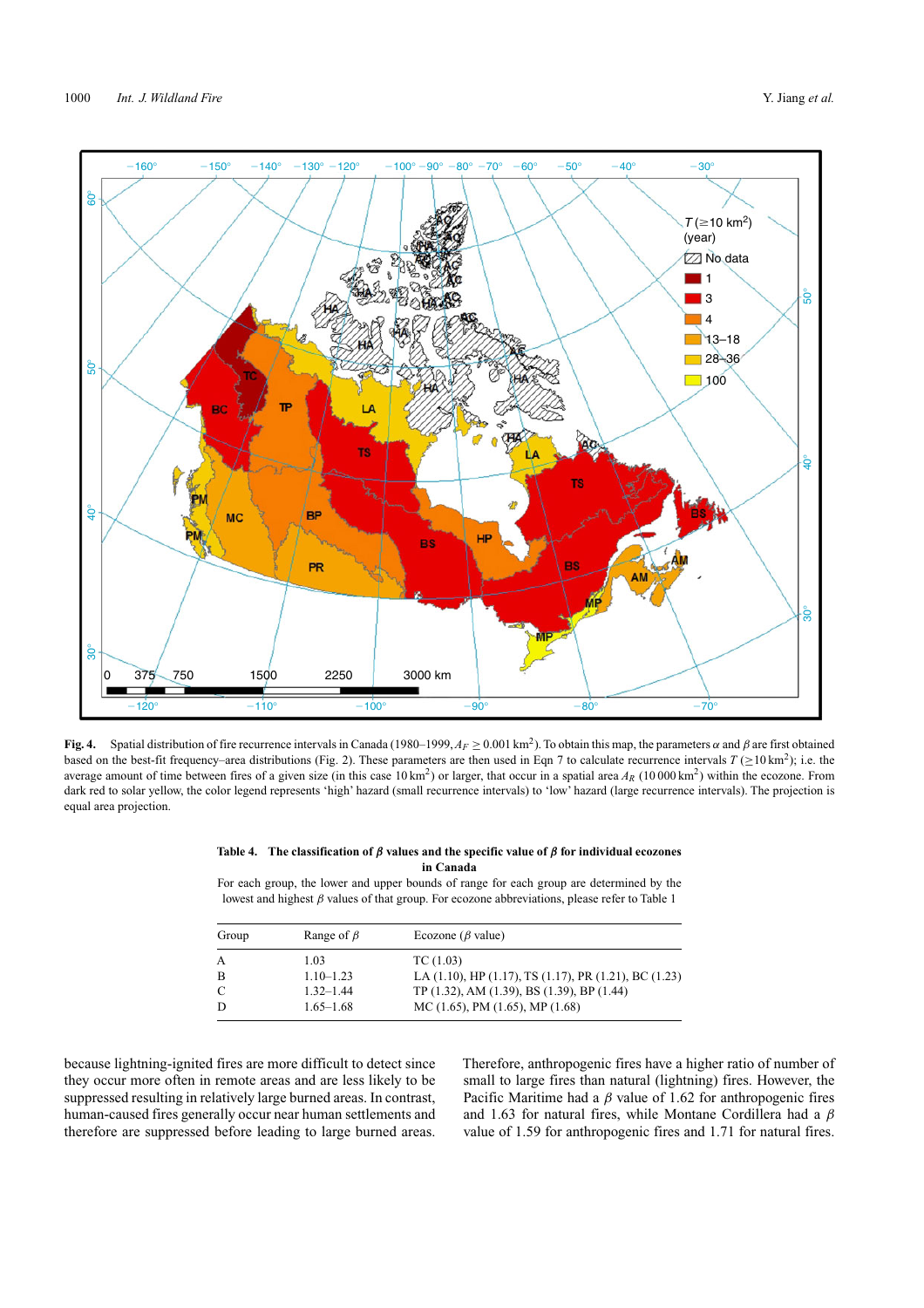For Pacific Maritime, a possible reason could be that greater population densities may lead to an equal probability of fire suppression irrespective of ignition sources, thus similar values of *β*. A larger *β* value for lightning fires in the Montane Cordillera may be explained by the complex topography which keeps natural fires smaller in size.

### **Conclusions**

In this analysis, we used a wildfire database (fire size  $A_F > 0.001 \text{ km}^2$ ) for the period 1980–1999 compiled by the Canadian Forest Service to characterize the relationships between number of fires and burned area and further calculated the fire recurrence intervals for 13 ecozones in Canada. We found that although wildfires are affected by climate, topography, fuel load and population density, the number of wildfires and burned area in each ecozone and the nation all follow power–law frequency–area relationships with different orders of magnitude. Similar results were found for analyses on anthropogenic and natural fires, and for the 1980s and 1990s. These power–law relationships were further used to calculate the fire recurrence intervals for each ecozone. We believe that the relationships between frequency density and burned area and the fire recurrence interval information obtained from this study will be useful for fire management in this region. The statistical algorithms for calculating fire recurrence intervals will be helpful for fire mangers to quantify the wildfire risk in this region. In addition, the characterization of the past wildfire regimes and projection of fire recurrence intervals are important to study future carbon dynamics of Canadian terrestrial ecosystems.

#### **Acknowledgements**

The wildfire databases used are courtesy of the Canadian provincial, territorial and federal fire management agencies. We acknowledge Dr B. D. Malamud and another anonymous reviewer for constructive comments on the manuscript. We are grateful to have Brenda Laishley's editorial comments. This research is supported by NSF Arctic System Science Program (project ARC-0554811) and NSF Carbon and Water in the Earth Program (project EAR-0630319).

## **References**

Acton FS (1966) 'Analysis of Straight-Line Data.' (Dover: New York)

- Amiro BD, Chen JM, Liu J (2000) Net primary productivity following forest fire for Canadian ecoregions. *Canadian Journal of Forest Research* **30**, 939–947. doi:10.1139/CJFR-30-6-939
- Amiro BD, Todd JB, Wotton BM, Logan KA, Flannigan MD, Stocks BJ, Mason JA, Martell DL, Hirsch KG (2001) Direct carbon emissions from Canadian forest fires, 1959–1999. *Canadian Journal of Forest Research* **31**, 512–525. doi:10.1139/CJFR-31-3-512
- Balshi MS, McGuireAD, Zhuang Q, Melillo J, Kicklighter DW, Kasischke E, Wirth C, Flannigan MD, Harden J, Clein JS, Burnside TJ, McAllister J, Kurz WA, Apps M, Shridenko A (2007) The role of historical fire disturbance in the carbon dynamics of the pan-boreal region: a process-based analysis. *Journal of Geophysical Research* **112**, G02029. doi:10.1029/2006JG000380
- Calef MP, McGuireAD, Chapin FS, III (2008) Human influences on wildfire in Alaska from 1988 through 2005: an analysis of the spatial patterns of human impacts. *Earth Interactions* **12**, 1–17. doi:10.1175/2007EI220.1
- Cui W, PereraAH (2008) What do we know about forest fire size distribution, and why is this knowledge useful for forest management? *International Journal of Wildland Fire* **17**(2), 234–244. doi:10.1071/WF06145
- Díaz-Delgado R, Lloret F, Pons X (2004) Statistical analysis of fire frequency models for Catalonia (NE Spain, 1975–1998) based on fire scar maps from Landsat MSS data. *International Journal of Wildland Fire* **13**(1), 89–99. doi:10.1071/WF02051
- Ecological Stratification Working Group (1996)A national ecological framework for Canada, Agriculture and Agric.-Food Canada and Environment Canada. (Ottawa, ON)
- Fiorucci P, Gaetani F, Minciardi R (2008) Regional partitioning for wildfire regime characterization. *Journal of Geophysical Research* **113**, F02013. doi:10.1029/2007JF000771
- Flannigan MD, Little J (2002) 'Canadian Large Fire Database, 1959–1999 point data set.' (Canadian Forest Service: Edmonton, AB)
- Flannigan MD, Bergeron Y, Engelmark O, Wotton BM (1998) Future wildfire in circumboreal forests in relation to global warming. *Journal of Vegetation Science* **9**, 469–476. doi:10.2307/3237261
- Flannigan MD, Logan KA,Amiro BD, Skinner WR, Stocks BJ (2005) Future area burned in Canada. *Climatic Change* **72**, 1–16. doi:10.1007/S10584- 005-5935-Y
- Gillett NP, WeaverAJ, Zwiers FW, Flannigan MD (2004) Detecting the effect of climate change on Canadian forest fires. *Geophysical Research Letters* **31**, L18211. doi:10.1029/2004GL020876
- Harden JW, Manies KL, Turetsky MR, Neff JC (2006) Effects of wildfires and permafrost on soil organic matter and soil climate in interior Alaska. *Global Change Biology* **12**, 2391–2403. doi:10.1111/J.1365- 2486.2006.01255.X
- Kasischke ES, Turetsky MR (2006) Recent changes in the fire regime across the North American boreal region – spatial and temporal patterns of burning across Canada and Alaska. *Geophysical Research Letters* **33**, L09703. doi:10.1029/2006GL025677
- Maingi JK, Henry MC (2007) Factors influencing wildfire occurrence and distribution in eastern Kentucky, USA.*International Journal ofWildland Fire* **16**, 23–33. doi:10.1071/WF06007
- Malamud BD, Morei G, Turcotte D (1998) Forest fires: an example of selforganized critical behavior. *Science* **281**(5384), 1840–1842. doi:10.1126/ SCIENCE.281.5384.1840
- Malamud BD, Millington JDA, Perry GLW (2005) Characterizing wildfire regimes in the United States. *Proceedings of the National Academy of Sciences of the United States of America* **102**(13), 4694–4699. doi:10.1073/PNAS.0500880102
- Martell DL, Sun H (2008) The impact of fire suppression, vegetation, and weather on the area burned by lightning-caused forest fires in Ontario. *Canadian Journal of Forest Research* **38**, 1547–1563. doi:10.1139/ X07-210
- McCarthy MA, Gill AM (1997) Fire modeling and biodiversity. In 'Frontiers in Ecology: Building the Links – Proceedings of the 1997 Conference of the Ecological Society of Australia', 1–3 October 1997, Albury, Australia. (Eds N Klomp, I Lunt) pp. 79–88. (Elsevier: Oxford, UK)
- Millington JDA, Perry GLW, Malamud BD (2006) Models, data and mechanisms: quantifying wildfire regimes. In 'Fractal Analysis for Natural Hazards'. (Eds G Cello, BD Malamud) Vol. 261, pp. 155–167. (Geological Society: London)
- Mollicone D, Eva HD, Achard F (2006) Human role in Russian wild fires. *Nature* **440**, 436–437. doi:10.1038/440436A
- Niklasson M, Granstrom A (2000) Numbers and sizes of fires: long-term spatially explicit fire history in a Swedish boreal landscape. *Ecology* **81**, 1484–1499.
- Oldford S, Leblon B, Maclean D, Flannigan MD (2006) Predicting slowdrying fire weather index fuel moisture codes with NOAA-AVHRR images in Canada's northern boreal forests. *International Journal of Remote Sensing* **27**, 3881–3902. doi:10.1080/01431160600784234
- Randerson JT, Liu H, Flanner MG, Chambers SD, Jin Y, Hess PG, Pfister G, Mack MC, Treseder KK, Welp LR, Chapin FS, Harden JW, Goulden ML, Lyons E, Neff JC, Schuur EAG, Zender CS (2006) The